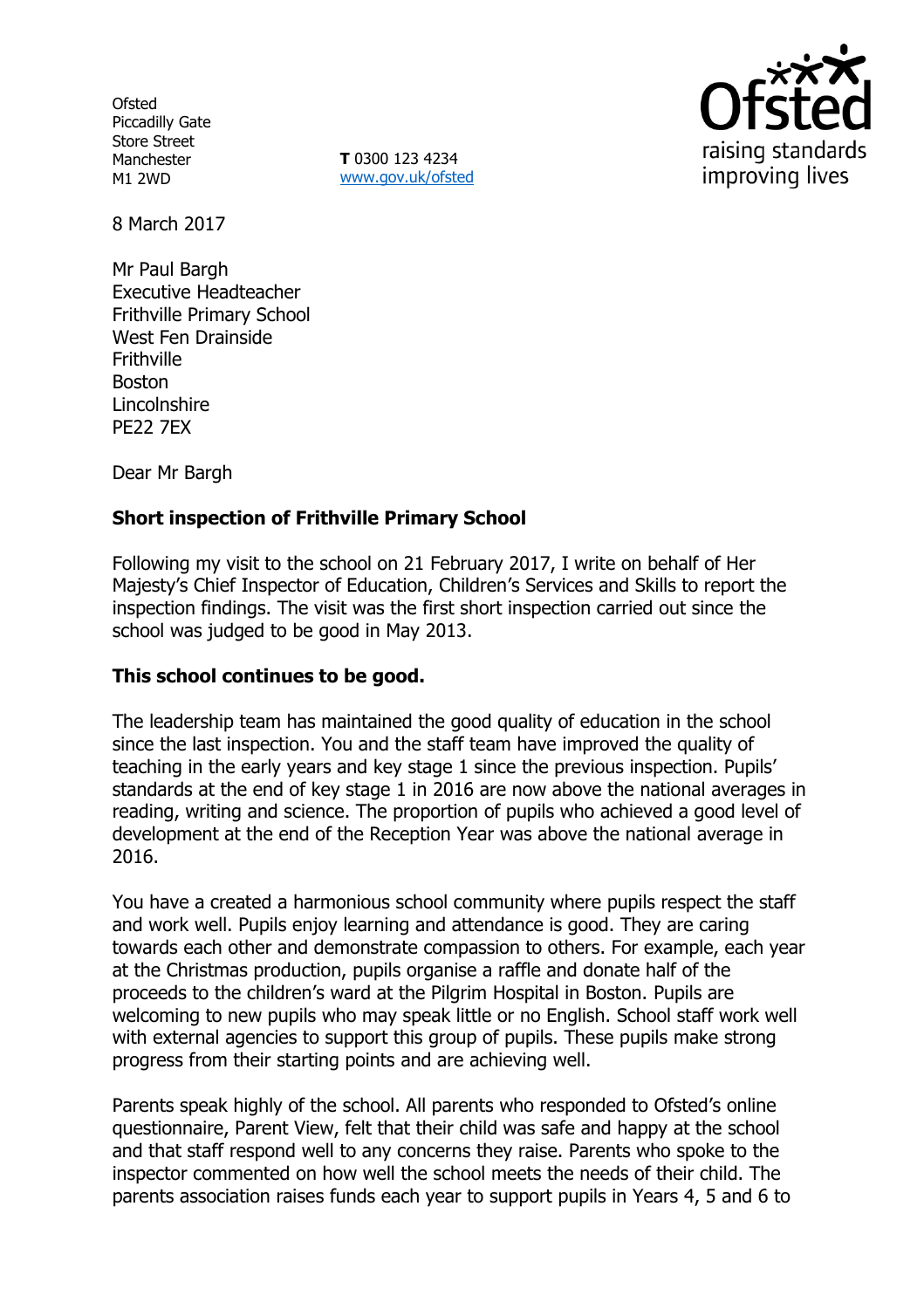

take part in residential trips with pupils from other schools, which the pupils particularly enjoy. The overwhelming majority of parents would recommend the school to other parents.

You and other staff ensure that the pupils have the opportunity to participate in sport against other pupils from local schools. The pupils take part in many tournaments, for example tag rugby, netball, athletics and football. All pupils in key stage 2 have the opportunity to represent the school. Recently, you invited a Paralympian athlete to inspire pupils to participate in sport and to learn how important it is for pupils to have a healthy diet.

At the last inspection, the inspector praised pupils' achievements and the high levels of care that the staff provide for pupils. These strengths have been maintained. However, the inspector also asked you to ensure that activities challenge all pupils, particularly the most able pupils. You have worked hard to achieve this and the proportion of pupils who achieved highly at the end of key stage 1 in 2016 was higher than other pupils nationally in reading, writing and mathematics. In key stage 2, pupils are developing into good writers. They write for a range of purposes, for example writing about the digestive system in science. You have concentrated well on pupils' sentence construction and choice of vocabulary. One pupil in Year 6 wrote, 'A murder of crows hopped around plucking worms from the ground.'

The inspector also asked you to focus on improving problem-solving in mathematics. Pupils regularly encounter word problems in their work. For example, pupils in Years 5 and 6 were asked how many nails can be made from two metres of zinc, if six centimetres of zinc is required to make a nail. Pupils in Year 6 made more progress than other pupils nationally through key stage 2 in mathematics in 2016.

Finally, the inspector asked you to provide training opportunities to develop the leadership roles of the staff. The deputy headteacher has received training from the local authority and visited other schools to improve the provision in the early years and key stage 1. This has contributed to improved achievement for pupils. The new literacy leader has also received training for her role and she has astutely scrutinised pupils' work and recognised the need for pupils to develop further their sentence work. Consequently, staff received suitable training and the quality of pupils' writing is improving, particularly in key stage 1 and in Years 5 and 6.

In mathematics, too few pupils are achieving highly at the end of key stage 2. Pupils calculate accurately and teachers provide the most able pupils with more difficult calculations to stretch their skills. Too often, however, teachers do not ask pupils to explain their mathematical reasoning and this means that they are not gaining the deeper understanding of mathematics that they should.

In reading, pupils do not always demonstrate a deep understanding of what they are reading. In particular, teachers do not provide enough opportunities for pupils to use clues in the text to reach a conclusion. This means that pupils are not developing the skills of inference to support their understanding.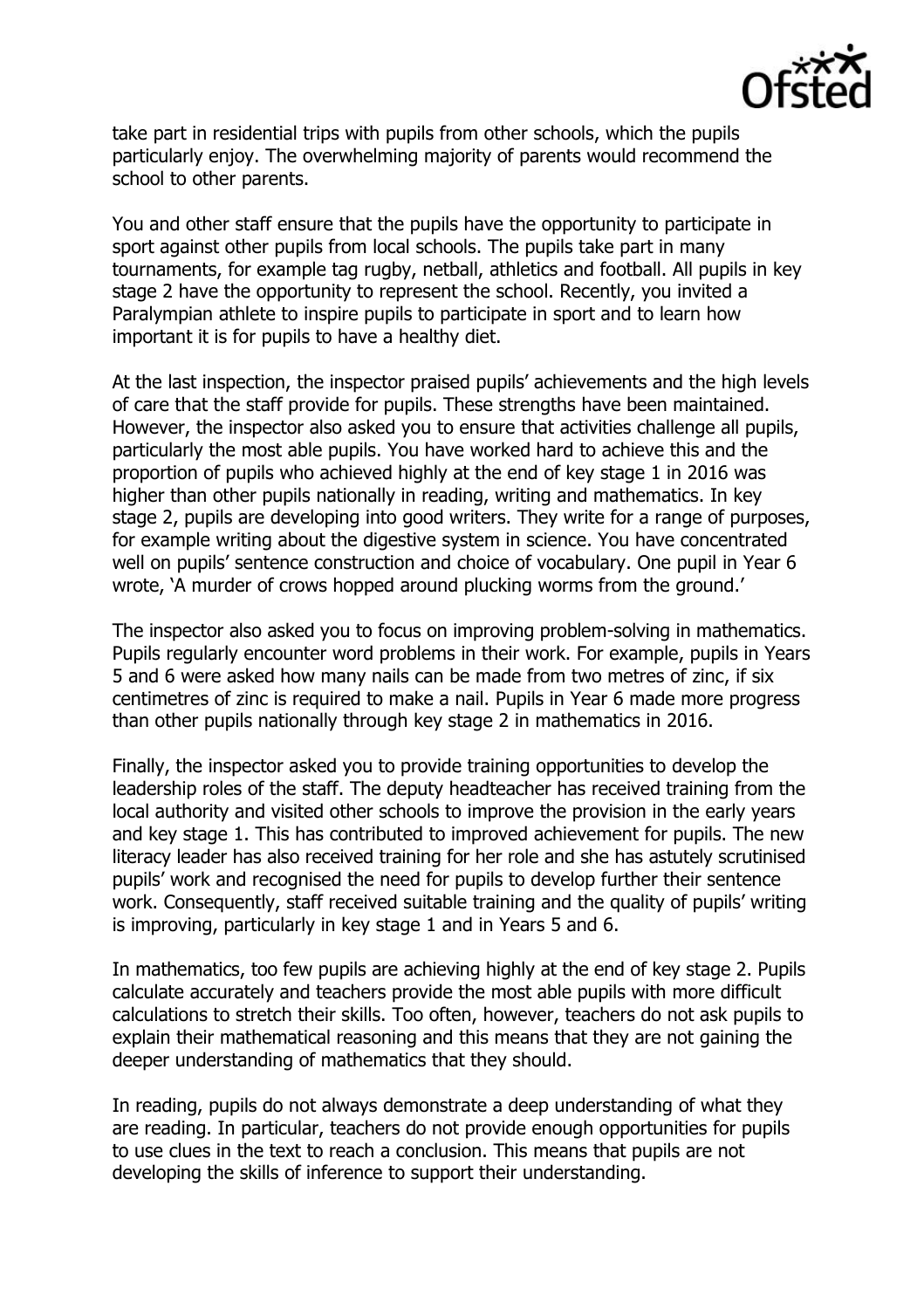

### **Safeguarding is effective.**

You lead very well on safeguarding. You work actively with external agencies to make sure that all relevant information is shared in a timely manner. Your recordkeeping is robust. All the necessary checks have been completed on adults and volunteers who work in the school. Staff training is comprehensive. All staff have read the latest safeguarding information from the government and received training about domestic abuse.

Pupils said that bullying can happen from time to time but that the staff deal with it well. The pupils know how to stay safe online. They know not to pass on personal details online and to be aware of spam emails.

#### **Inspection findings**

- Leaders have taken effective action to raise standards. Governors visit regularly and ensure that the performance management process is robust. The quality of teaching has improved across all subjects, including phonics. Younger pupils use their phonic knowledge to read unfamiliar words well. Most pupils in Year 1 are on track to meet the national standard in the phonics check this year. Standards improved across the school in 2016. The proportion of pupils who achieved the expected standard in reading, writing and mathematics combined at the end of key stage 2 was higher than the national average in 2016.
- Teachers challenge pupils to achieve well in writing. They teach pupils the correct grammatical terms to enable them to write better sentences. Pupils in Years 1 and 2 were finding the verb and subject of a sentence so that they could learn how it was put together. One pupil in Year 2 wrote in her story, 'Moody Margaret came rushing out of her room.' By the end of key stage 2, many pupils use figurative language well to express emotion. For example, one pupil wrote, 'I was melting from my rage.' The proportions of pupils who achieved the expected standard in writing and in English grammar, spelling and punctuation at the end of key stage 2 in 2016 were higher than the national averages.
- Pupils enjoy reading and most read at home regularly. The library is well stocked and pupils recommend books to other pupils. A recent visit by an author inspired pupils to read even more. In addition, the school has provided helpful hints to parents to support them when hearing their children read. The staff take opportunities to begin to develop pupils' inference skills in reading. During a phonics session, the pupils first identified the soft 'c' sounds in the sentence, 'Cinderella was stuck in the cellar washing socks.' The teaching assistant then asked, 'Why do you think Cinderella was in the cellar?' One pupil said, 'She was a slave.'
- **Pupils are not consistently developing their reading comprehension skills well** enough, however, to answer more challenging inference questions and further improve their understanding of the text. Scrutiny of pupils' work shows that, on too many occasions, pupils do not complete the more difficult questions. The proportion of pupils who achieved highly in reading at the end of key stage 2 in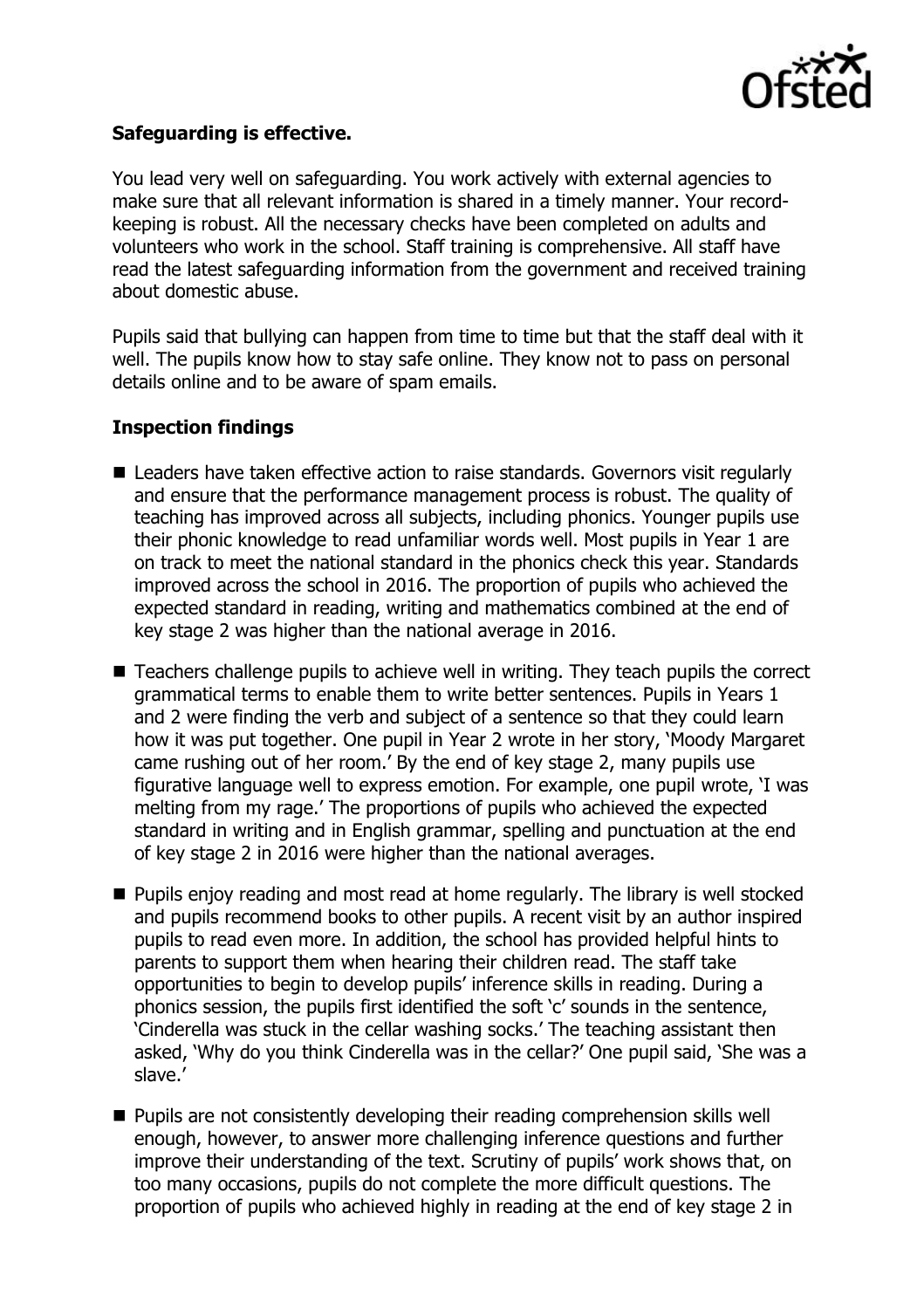

2016 was below the national average.

- **Pupils have a good knowledge and understanding of how to complete written** calculations and solve word problems in mathematics. In Years 3 and 4, pupils had a complicated timetable about a family's visit to the zoo. They had to work out how much time the family spent observing each enclosure. One pupil said, 'That was difficult.' In Years 1, 2 and 6, however, teachers provide limited opportunities for pupils to explain their mathematical reasoning. In Year 2, pupils had to explain why a diagram showing a shape split into four unequal parts was not split into quarters. There are too few examples of this type of questioning throughout the school, however, to develop pupils' mathematical thinking further and enable more pupils to achieve highly by the end of key stage 2.
- Disadvantaged pupils are currently making good progress from their starting points. The school carefully plans how to use the pupil premium funding to provide additional support to meet the pupils' needs. These support programmes are regularly reviewed to check that they are having a beneficial impact. Last year, most disadvantaged pupils made good progress throughout the school, except in reading in key stage 2.

## **Next steps for the school**

Leaders and those responsible for governance should ensure that teachers:

- $\blacksquare$  give pupils more opportunities to answer questions requiring inference skills, to improve their reading comprehension skills
- $\blacksquare$  throughout the school consistently challenge pupils using questions that involve mathematical reasoning, to enable more pupils to achieve highly.

I am copying this letter to the chair of the governing body and the director of children's services for Lincolnshire. This letter will be published on the Ofsted website.

Yours sincerely

Martin Finch **Her Majesty's Inspector**

## **Information about the inspection**

During the inspection, I met you and the majority of the staff. I spoke with parents and a group of pupils. I visited every classroom and looked at pupils' work. I met with four governors, including the chair of the governing body. I listened to pupils read. You and I reviewed records about attendance and keeping children safe. I studied your school improvement plan, your self-evaluation and minutes of meetings of the governing body. I looked at documents relating to performance management. I considered the 25 responses to Ofsted's online questionnaire,